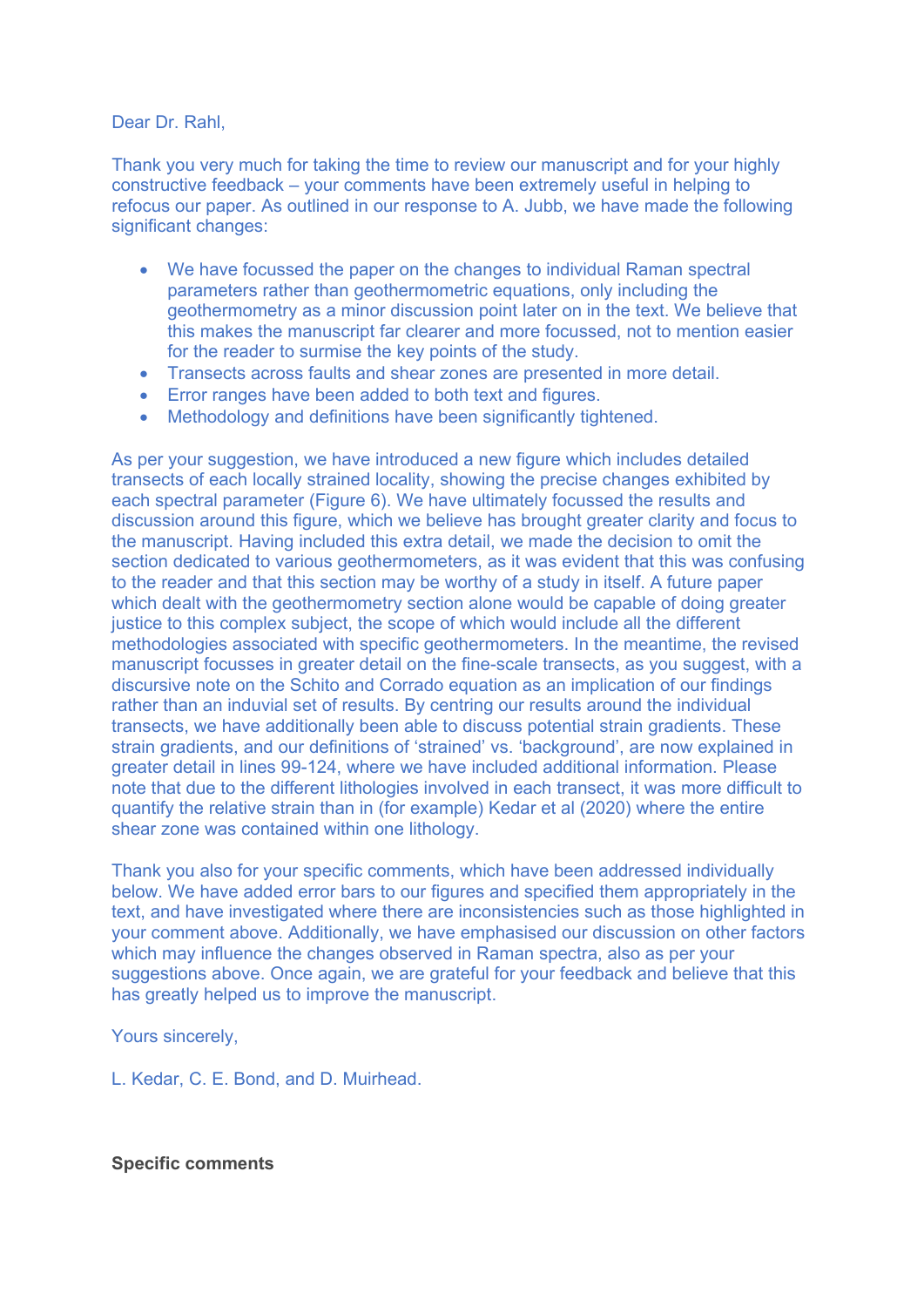Line 89 – "background" strain? Given the purpose of this study, assessing and describing this "background" strain is important. Can the strain in these rocks be quantified?

We agree that this could be better defined, and have therefore added a further few paragraphs (Lines 91-111) to explain the categorisation in more detail. It was harder to quantify the strain levels in the rocks than, for example, in our 2020 paper (Carbon ordering in an aseismic shear zone: implications for Raman geothermometry and strain tracking, Kedar et al., 2020), where the shear zone in question occupied a single lithological unit. In the current manuscript, several faults and shear zones involve multiple lithologies, and therefore most sampling was based on judgement in the field. This strategy is better explained in the additional text mentioned above.

Line 95 – one sample or a cluster? I don't understand what was done in practice here. How closely spaced were samples in a "cluster"? How were they averaged together? (Physically, or were analytical results averaged?)

## If multiple samples were collected at an outcrop and these showed similar analytical results, these results were averaged.

Line 190 – I am confused on the analytical procedure used here. Above (line 185) it says that for each sample, 10 grains were studied, and that each grain was scanned three times. That would make 30 analyses per sample. Yet here it says "this process was carried out 3 times for each acquired spectrum, resulting in 30 analyses per sample" – This seems to be referring to the data processing steps, though I don't understand why performing these steps multiple times wouldn't produce the same results for each spectrum. And further, I don't understand where the 30 analyses stated here comes from (10 grains \* 3 acquisitions per grain \* 3 "processes carried out for each spectra" = 90, not 30).

Thank you for highlighting the confusion here. The 3x5sec acquisitions per grain produces one spectrum, which is then deconvolved 3 times. This entire process is carried out for 10 grains per sample. Therefore, 10 grains \* 1 spectrum \* 3 deconvolutions = 30 results. We have tried to clarify the fact that only 1 spectrum arises from the 3x 5-second acquisitions by adapting the sentence to read, "Each run comprised three co-adds of 5 second acquisitions to produce a single spectrum for analysis. This process was carried out on 10 individual grains from each sample." We have also removed the word "acquired" from line 214 to prevent further confusion.

As for the point about 3 deconvolution repeats, this is to minimise error from the userguided part of the baseline subtraction process. The user must select pinning points along the spectrum to which the software fits a cubic spline interpolation. Particularly for poorer spectra, the position of the fitted/subtracted baseline can vary significantly depending on the exact pinning point selected. Of course, we could have taken this a step further and involved multiple users in order to minimise bias, but that is perhaps beyond the scope of this study. We have added a note about this in Line… reading "This process was carried out 3 times for each spectrum to minimise the error involved in the user-guided baseline removal process, resulting in 30 analyses per sample."

Line 245 – how is Ro eg determined from the Raman parameters? (i.e., what equation is used?) It is strange to provide these equations here but still require the reader to go back to Schito and Corrado to see how the Raman parameters come into play. I think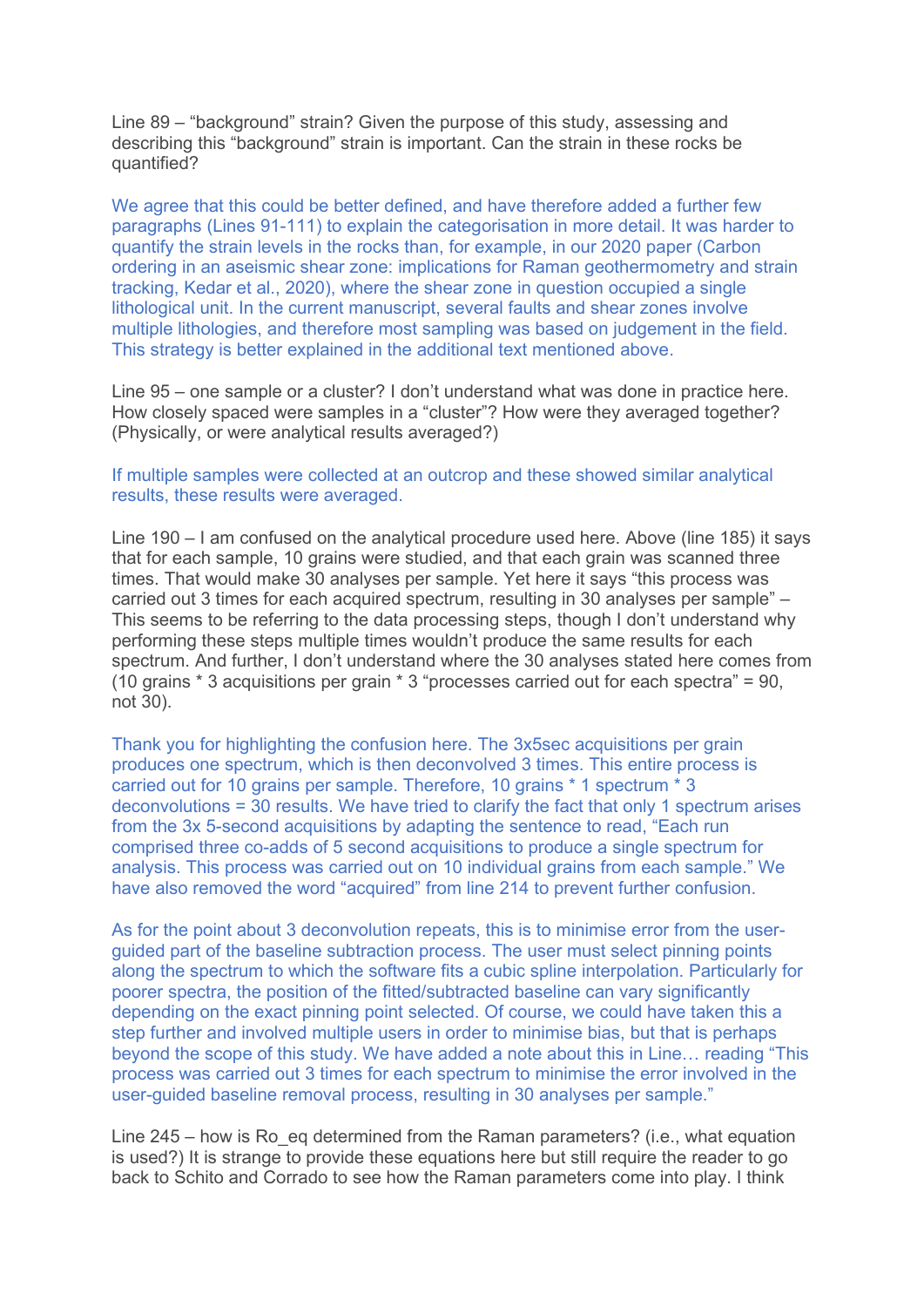there is no reason to include the equation for T1 here without also presenting the method to determine Ro\_eq.

## Thank you for highlighting this. We have now included the Schito & Corrado (2018) equation.

Line 281 - "high error causes these ranges overlap" What are the errors? How are these determined? They are not shown on the figure nor in the supplemental data table. Why not plot the error bars associated with each sample on the plots?

We have addressed this point by adding error bars to our figures.

Line 395 – "… or that the equation is not applicable in this instance due to the Raman parameters used"? What is meant by "due to the Raman parameters used"?

This sentence was originally rephrased to read, "This could be due to a weak geothermal gradient, or that the equation contains terms which are affected by strain, therefore altering the results." However, we have since omitted this section for clarity (see earlier comments).

Line 400 – this is difficult for the reader to evaluate because the equation incorporating this parameter is not provided

## Addressed by adding the equation – see above response

Line 420 – "significant variation on a sub-km scale" – what, specifically, is meant here? (put a number of the variation; this is relevant for the following discussion)

Thank you for pointing out this imprecision. Our intention was to point out that values exhibited by adjacent samples varied to the extent that a trend was only visible on scales greater than a km, but you are right to point out that a number should be defined with such a statement. However, we have since omitted the section comparing the various geothermometers (see above general comment).

Section 7.8 – The RSCM thermometers investigated in this study are assessed here, based on how much the estimated temperatures differ for the "strained" and "background" samples. For instance, the Kouketsu thermometer is stated to be "more suited to strained environments" because the strained and background samples give similar results (line 431). But I think this misses the point. The goal of this entire process is to, as accurately as possible, estimate the peak temperatures experienced by rocks. A given thermometer equation can yield results that are insensitive to a particular factor (such as strain), but that does not mean that it produces reliable estimates. A key question is, does strain organize organic material in a fashion similar to increasing temperature? If so, I think the goal should be to build a model that connects the nature of the CM (as measured via Raman) to both temperature and strain. It would be ideal if the study had been conducted in a setting where independent estimates of temperature were available (like in the various studies used to calibrate versions of the thermometer). Without this, the authors need to rely on the internal consistency of the results, which can provide interesting insights but can't address the question of which of the applied thermometers gives the most reliable results in the study area.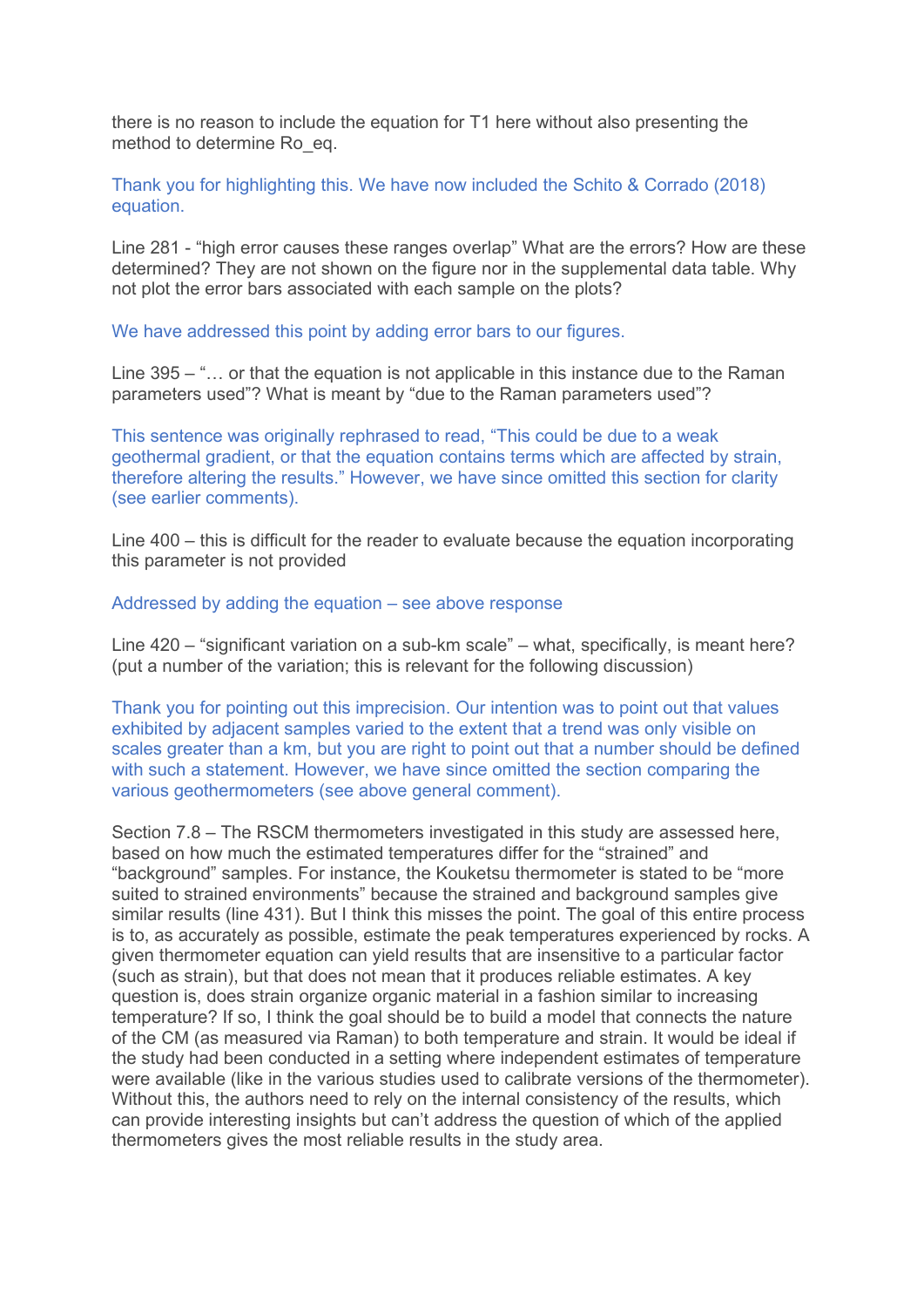We appreciate this well thought out comment and agree that an ideal study comparing various geothermometers would indeed include independent temperature estimates. Since we have decided to focus the revised manuscript on the individual parameters only, with greater emphasis on the strained transects, we have omitted the section which compares the various geothermometers (apart from a discursive point on applying our results to the Schito and Corrado equation). This is beneficial both in terms of clarifying the aims of the current paper but also in that it opens up the opportunity to expand the scope of a future study which deals with the comparison of these geothermometers as its principal aim. Such a study would of course include independent temperature estimates which we were unable to obtain for this study due to time, funding, and travel constraints.

Line 432 – "lower than expected for the region…" – on what is this expectation based? In the earlier part of the paper, all that is said about these rocks is that they are "subgreenschist facies" – there don't seem to be any detailed controls on peak temperature here.

Due to various limitations (see above comment) we were unable to obtain independent temperature constraints beyond those gained through simple calculations relating to burial depth and metamorphic facies based on the exiting literature. As it happens, the section referred to in this specific comment has now been omitted (see above).

Line 433: "shows variation in temperature predictions on a sub-km scale, making it less suitable for general use" – I'm not sure what is meant by "general use" here, and I also don't follow the logic. I interpret this to mean that the temperature estimates made using this thermometer are noisy, and therefore unreliable. I worry the authors underestimate the uncertainty inherent in these techniques.

Thank you for pointing out another instance of imprecise language in the manuscript; this is something that we have endeavoured to rectify throughout the revised text. Your interpretation here is correct; however, we are also aware of the "inherent uncertainty" that you mention here. Once again, this geothermometer comparison section has been omitted for the purpose of clarifying the focus of the paper.

Line 435: "… demonstrates a more consistent error…" – what is a "more consistent error"? There are no independent estimates of the temperature for these rocks, so there doesn't seem to be a way to estimate the accuracy of the various thermometers. Do the authors mean that the results for the Lahfid equation for the strained samples are consistently biased in the same direction? I think that is different than having a "consistent error", which I would take to reflect the magnitude of a temperature difference from a true value.

Once again, thank you for highlighting our choice of language – and again, your interpretation is correct. We refer to a consistent shift direction, and although the Lahfid equation is no longer used, we have ensured that this terminology is used in the rest of the paper (e.g. Line 369).

Line 435: "…the predicted temperatures are more in line with those predicted for the area…" Again, based on what? There don't seem to be any independent temperature estimates.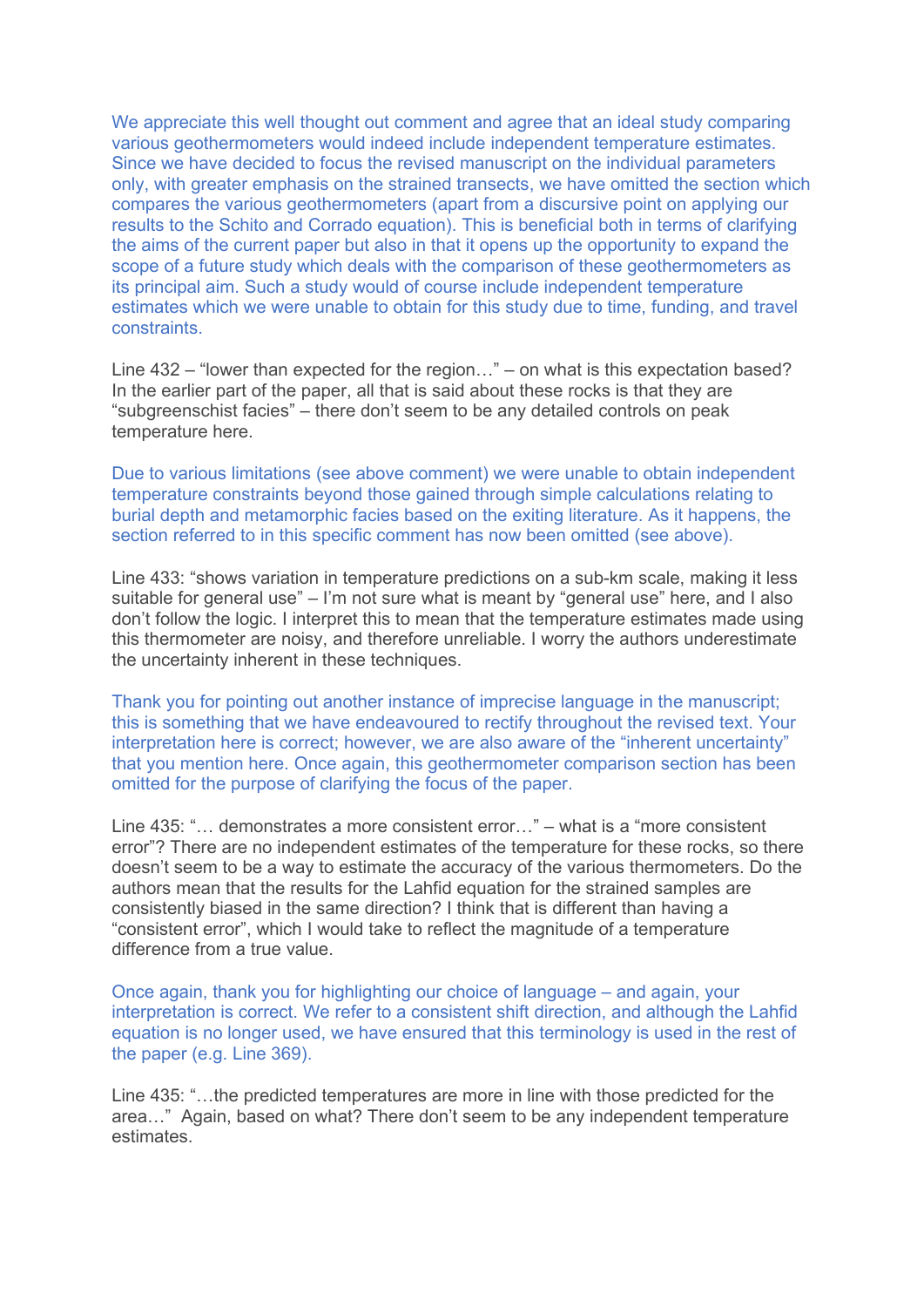This is based on burial depth – however, we no longer compare multiple geothermometers in this work (see earlier comments).

Line 460: "… an equation is required that can resolve temperature changes over hundreds of metres at the least" – is this even feasible? There are errors in all of these measurements.

This is an excellent question, and not one we can even attempt to answer within the scope of this study! However, future work and the continued development of Raman geothermometric techniques will hopefully provide an answer.

Line 461: "we conclude… choosing the most appropriate equation is complex and dependent on multiple factors" – what are the "multiple factors"? The preceding discussion suggests that strain is one, but I'm not sure what else is meant here.

To clarify this, we now refer only to strain in the concluding remarks, and as mentioned above no longer compare multiple equations. We do however mention that "the fact that not all strained samples produce calculated temperature shifts of the same direction or magnitude suggests that the process is more complex than simply strain or temperature having an effect" (Line 507)

Line 465: "The use of multiple parameters… suggests that the equation should be relatively insensitive to strain" – I don't understand this. If any of the parameters that go into the temperature estimate are influenced by strain, why wouldn't that influence the results? Why would including other parameters limit the influence of parameters sensitive to strain?

The reasoning behind this statement follows the idea that an equation which is based on one parameter only will be 100% affected by that parameter's sensitivity to strain. If multiple parameters are used in an equation, and not all of them are altered by the introduction of strain, then the result of the equation will not still be affected but not to the same degree.

Line 468: "The use of multiple terms in the equation may help to produce more reliable results (as the influence of different parameters interact)" – why? The logic here is not clear to me. I think what matters is the inclusion and appropriate weighting of the relevant parameters, not the number of terms in the equation.

Our point here refers to the weighting of parameters, as you suggest, but our wording was not clear. As we no longer compare multiple geothermometers, we do not discuss the relative benefits of weighting certain parameters, only alluding to this point in Line 505 where we state "The most significant term in the equation is I[d]/I[g], and our data shows that I[d]/I[g] is strongly affected by strain-related spectral changes. It therefore follows that the equation should be sensitive to strain…"

## **Technical corrections**

Line 21 – should be "up to 140"

Since we no longer analyse multiple geothermometers we have omitted this statement from the abstract.